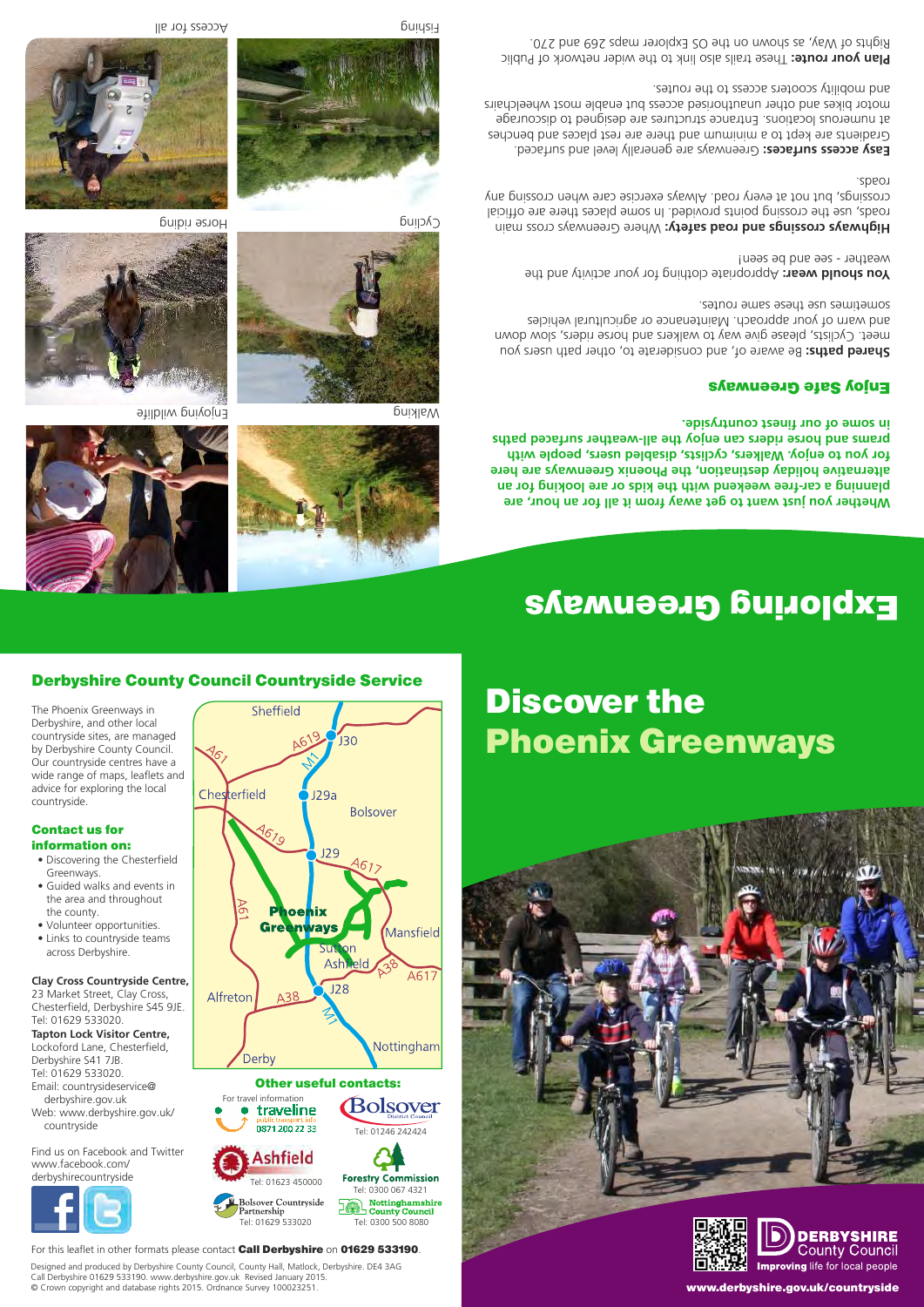## Exploring Greenways

**Whether you just want to get away from it all for an hour, are planning a car-free weekend with the kids or are looking for an alternative holiday destination, the Phoenix Greenways are here for you to enjoy. Walkers, cyclists, disabled users, people with prams and horse riders can enjoy the all-weather surfaced paths in some of our finest countryside.**

#### Enjoy Safe Greenways

**Shared paths:** Be aware of, and considerate to, other path users you meet. Cyclists, please give way to walkers and horse riders, slow down and warn of your approach. Maintenance or agricultural vehicles sometimes use these same routes.

**You should wear:** Appropriate clothing for your activity and the weather - see and be seen!

**Highways crossings and road safety:** Where Greenways cross main roads, use the crossing points provided. In some places there are official crossings, but not at every road. Always exercise care when crossing any roads.

**Easy access surfaces:** Greenways are generally level and surfaced. Gradients are kept to a minimum and there are rest places and benches at numerous locations. Entrance structures are designed to discourage motor bikes and other unauthorised access but enable most wheelchairs and mobility scooters access to the routes.

**Plan your route:** These trails also link to the wider network of Public Rights of Way, as shown on the OS Explorer maps 269 and 270.









Walking **Enjoying wildlife** 



Cycling



Horse riding



Fishing **Access** for all **Access** for all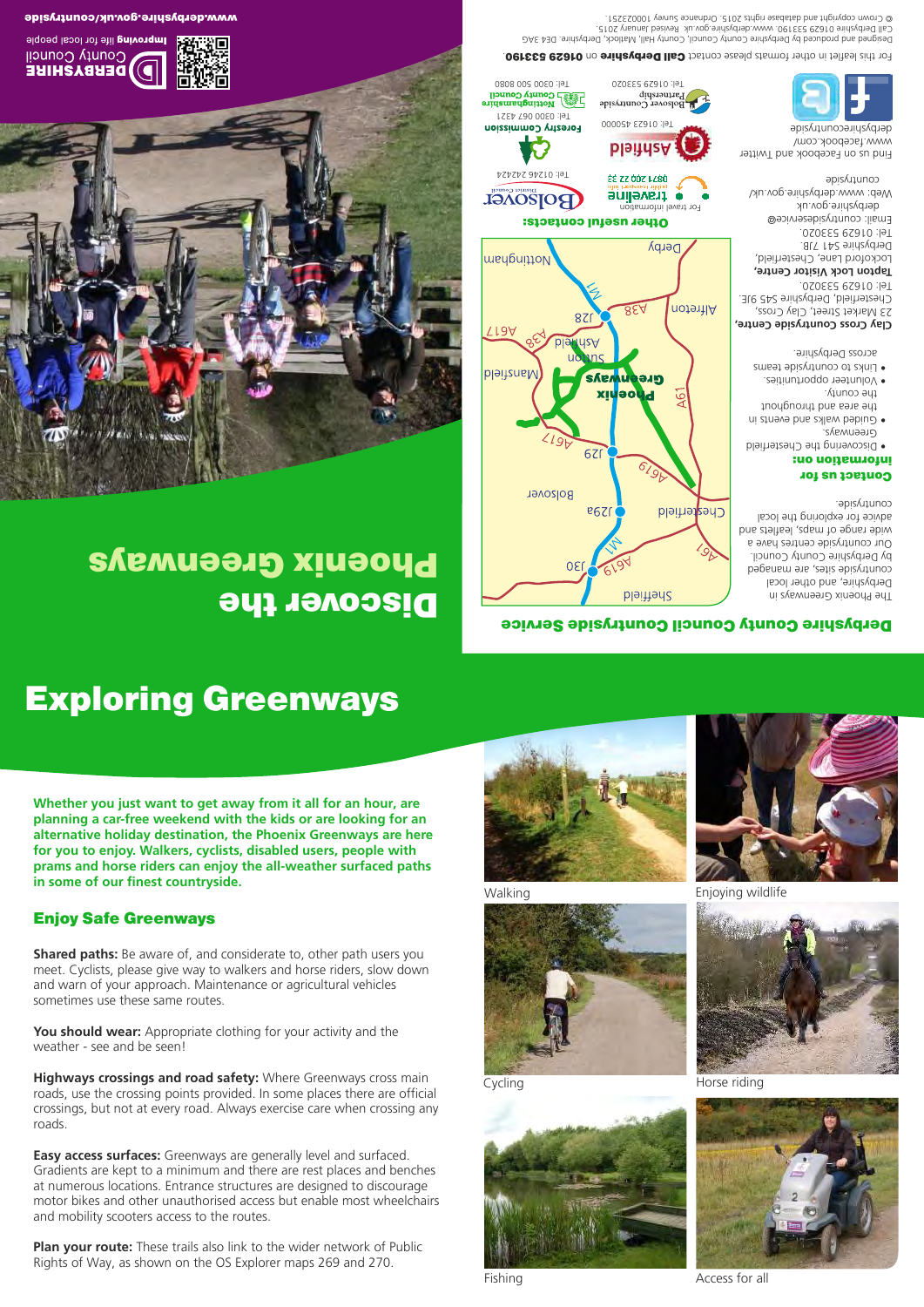## Places to Visit

## Where to Stay

**The Phoenix Greenways are an excellent way to discover some of Derbyshire and Nottinghamshire's most beautiful landscapes. Whether you come for the day, a weekend or a longer stay, there is plenty for all the family to do, visit and explore.** 

#### **What else can you discover within 10 miles of the Phoenix Greenways?**

Take a look at one of the many historic halls and houses in the area, try the magnificent Elizabethan Hardwick Hall, or see the Discovery Centre in Bolsover Castle. Delve into the ice age at Creswell Crags, or take a trip to the Major Oak and explore Robin Hood Country.

Famous author D. H. Lawrence based many of his novels locally. Old Teversal village, once owned by Lord Carnarvon, who helped discover the tomb of Tutankhamun, is said to be where Lawrence based Lady Chatterley's Lover, which also has links with nearby Sutton Scarsdale Hall.

For more stories of local history and heritage brought to life, look at **www.hidden-gems.org.uk** for a series of eighteen **downloadable audio trails** set in surrounding towns and villages.

When you want a break from countryside and culture you can always indulge in a little retail therapy. Explore The Shambles in the historic market town of Chesterfield, or look for bargains at the East Midlands Designer Outlet, just off the M1 at Junction 28.

Pictured from top: Chesterfield Market, Hardwick Hall, Bolsover Castle, Creswell Crags Visitor Centre, Robin Hood statue at the Sherwood Forest Visitor Centre, Sutton Scarsdale Hall.

Below: Chesterfield Spire, download audio trails onto your smartphone and Teversal village.

#### Local Visitor Information Centres can help you plan your visit and find you places to stay

#### **Chesterfield Visitor Information Centre,**

Rykneld Square, Chesterfield, Derbyshire. S40 1SB Tel: 01246 345 777 or 345 778. Fax: 01246 345 770. Email: tourism@chesterfield.gov.uk Web: www.visitchesterfield.info

#### **Nottingham Tourism Centre,**

1-4 Smithy Row, Nottingham. NG1 2BY Tel: 0844 477 5678. Fax: 0115 876 2990. Email: tourist.information@nottinghamcity.gov.uk Web: www.experiencenottinghamshire.com

#### **Sheffield Visitor Services,**

Unit 1, Winter Garden, Surrey Street, Sheffield, Yorkshire. S1 2LH Tel: 0114 221 1900. Email: visitor@marketingsheffield.org Web: www.welcometosheffield.co.uk

#### **Worksop Tourist Information Centre,**

Worksop Library, Memorial Avenue, Worksop, Nottinghamshire. S80 2BP Tel: 01909 501148. Email: worksop.tourist@bassetlaw.gov.uk Web: www.bassettlaw.gov.uk

**Peak District and Derbyshire** www.visitderbyshire.com

#### **Ashfield**

Ashfield District Council, Heritage and Tourism, Tel: 01623 450000. Web: www.ashfield-dc.gov.uk

**Bolsover** Tourism Officer Tel: 01246 242324.











### Web: www.bolsover.gov.uk



Nottinghamshire County Council